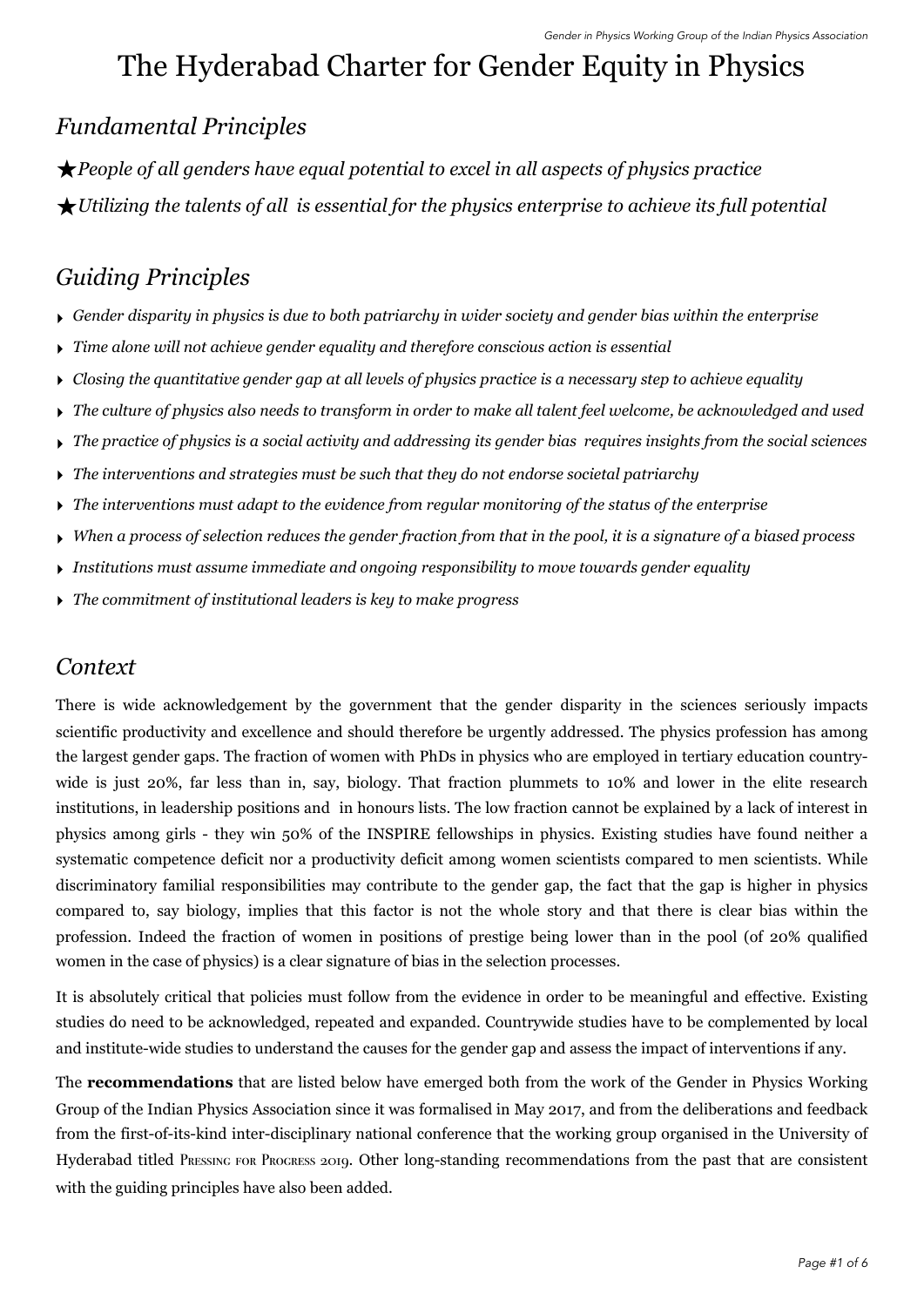### *Recommendations*

### *For Institutions and Departments*

- *1. Work-life balance policies, such as child-care leave and "mobility schemes" should be gender neutral*
- *2. Criteria for hiring should be formulated beforehand, and no hidden norms or criteria should be used*
- *3. The age-bar for hiring should be removed*
- *4. The hiring process should provide full information on all the steps and time-line of hiring to all candidates*
- *5. Status/position/background of a life-partner should not be criteria in hiring*
- *6. Hiring processes should have a wait-list so that 'likelihood of joining' is eliminated as a criterion in selection*
- *7. Self-declaration of sexual misconduct indictments should be mandatory for staff applications*
- *8. Institutions should invest in diversity officers as observers on selection, hiring and promotion committees*
- *9. Policies that facilitate spousal hiring, employment in the neighbourhood and/or transfer should be formulated*
- *10.Gender sensitisation training should be mandatory, especially for senior management, directors and deans*
- *11. Mentoring mechanisms for young faculty must be made available within institutions*
- *12.Child-care facilities must be mandatory in institutions and preferably subsidised*
- *13. Grievance cells should include at least one external member who is a gender equality expert*
- *14.Current and potential members of ICCs should undergo training in the legal aspects of sexual misconduct*
- *15. Safeguards should be formalised to protect members of ICCs from intimidation and harassment*
- *16.Action-taken reports and statistics of sexual misconduct enquiries should be filed mandatorily*
- *17. The sexual harassment policy should include guidelines for ensuring awareness among all concerned*
- *18.Do's and Don'ts for a healthier environment should be publicised and also reviewed regularly*
- *19.Mandatory gender audit of staff at all levels should be published on the organisational webpage*
- *20.Institutions should adopt gender neutral language in forms, documents, publications and daily practice*

#### *Additional Recommendations for Physics Teaching*

- *21. A critical review of multiple-choice based tests to short list research scholar candidates should be done*
- *22.A sociology course on social processes in science practice should be part of the graduate physics curriculum*
- *23.Concerted efforts must gender-balance role models in physics text books and pedagogic multi-media material*
- *Additional Recommendations for Conferences*

*24.All physics conferences should adopt the [IUPAP guidelines for conferences](https://wp.csiro.au/icwip2020/sponsorship/conference-conduct/)* 

- *25. Funding support for conferences should be contingent on adoption of the guidelines*
- *26.Child-care facilities must be mandatory in conferences and preferably subsidised*
- *27.A priori compliance with conference guidelines should be required from all conference host institutions*

#### *Additional Recommendations for National Agencies*

- *28.Diversity officers should be appointed as observers on editorial boards, nomination committees and funding agency committees*
- *29.Self-declaration of sexual misconduct indictments should be mandatory for all positions of administrative responsibility and leadership, including academy fellows, editorial board memberships and project funding committee memberships*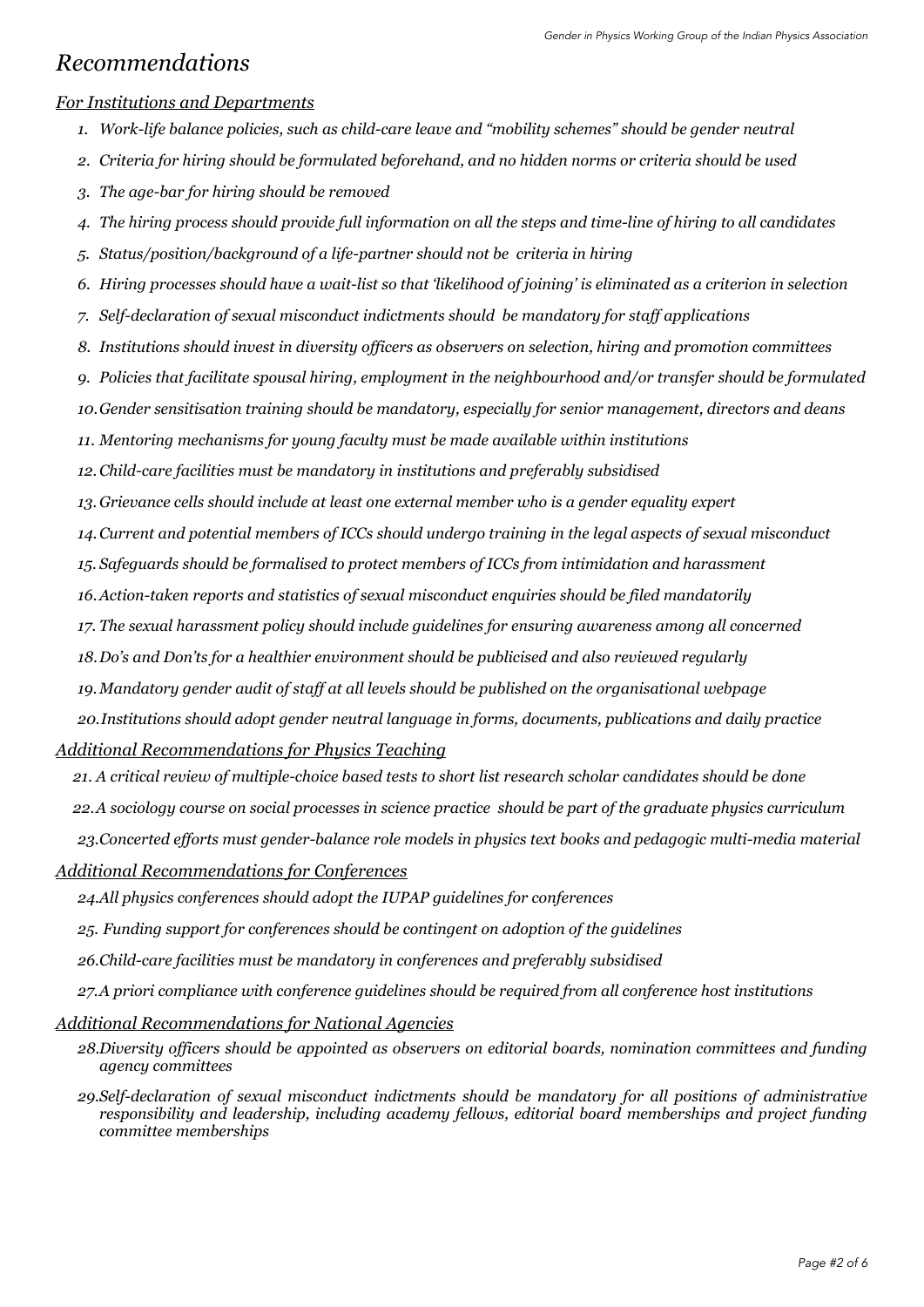## *Signatories*

| Members of the Gender in Physics Working Group of the IPA |                                                                    |                                                                                 |  |  |
|-----------------------------------------------------------|--------------------------------------------------------------------|---------------------------------------------------------------------------------|--|--|
| Prajval                                                   | Shastri                                                            | Indian Institute of Astrophysics (retd.)                                        |  |  |
| Srubabati                                                 | Goswami                                                            | Physical Research Laboratory                                                    |  |  |
| Vandana                                                   | Nanal                                                              | Tata Institute of Fundamental Research                                          |  |  |
| Resmi                                                     | Lekshmi                                                            | Indian Institute for Space Technology                                           |  |  |
| Suchetana                                                 | Chatterjee                                                         | <b>Presidency University</b>                                                    |  |  |
| Tanusri                                                   | Saha-Dasgupta                                                      | Indian Association for the Cultivation Of Science                               |  |  |
|                                                           | Additional Organisers of the Pressing for Progress 2019 Conference |                                                                                 |  |  |
| <b>Bindu</b>                                              | Bambah                                                             | University of Hyderabad                                                         |  |  |
| Soma                                                      | Sanyal                                                             | University of Hyderabad                                                         |  |  |
| Jayeeta                                                   | Lahiri                                                             | University of Hyderabad                                                         |  |  |
| Ashoka                                                    | Vudayagiri                                                         | University of Hyderabad                                                         |  |  |
| Rajalakshmi                                               | G                                                                  | <b>TIFR Hyderabad</b>                                                           |  |  |
| Priya                                                     | Hasan                                                              | Maulana Azad National Urdu University                                           |  |  |
| Gautam                                                    | Menon                                                              | Ashoka University                                                               |  |  |
| Amitabha                                                  | Lahiri                                                             | S N Bose National Centre for Basic Sciences                                     |  |  |
| Ravinder                                                  | Banyal                                                             | Indian institute of Astrophysics                                                |  |  |
| Sudeshna                                                  | Sinha                                                              | <b>IISER Mohali</b>                                                             |  |  |
| Harjinder                                                 | Singh                                                              | International Institute of Information Technology, Hyderabad                    |  |  |
| Rahul                                                     | Nigam                                                              | <b>BITS Pilani Hyderabad</b>                                                    |  |  |
| Kanchana                                                  | Venkatakrishnan                                                    | <b>IIT Hyderabad</b>                                                            |  |  |
|                                                           |                                                                    | Additional members of the Advisory Panel of the Gender in Physics Working Group |  |  |
| Sumathi                                                   | Rao                                                                | Harish Chandra Research Institute                                               |  |  |
| Ramakrishna                                               | Ramaswamy                                                          | <b>IIT Delhi</b>                                                                |  |  |
| Sulabha                                                   | Kulkarni                                                           | Centre for Materials for Electronics Technology                                 |  |  |
| <b>Other Physicists</b>                                   |                                                                    |                                                                                 |  |  |
| Aditi                                                     | De                                                                 | Harish Chandra Research Institute                                               |  |  |
| Shikha                                                    | Varma                                                              | Institute of Physics Bhubaneswar                                                |  |  |
| Anju                                                      | <b>Bhasin</b>                                                      | Jammu Cluster University                                                        |  |  |
| Preeti                                                    | Kharb                                                              | National Center for Radio Astrophysics                                          |  |  |
| Urbasi                                                    | Sinha                                                              | Raman Research Institute                                                        |  |  |
| Suratna                                                   | Das                                                                | Indian Institute of Technology Kanpur                                           |  |  |
| Archana                                                   | Pai                                                                | <b>IIT Bombay</b>                                                               |  |  |
| Pravabati                                                 | Chingangbam                                                        | Indian institute of Astrophysics                                                |  |  |
| Ajit                                                      | Srivastava                                                         | Institute of Physics Bhubaneswar                                                |  |  |
| Ashok                                                     | Sen                                                                | Harish Chandra Research Institute                                               |  |  |
| Pinaki                                                    | Majumdar                                                           | Harish Chandra Research Institute                                               |  |  |
| Poonam                                                    | Chandra                                                            | National Center for Radio Astrophysics                                          |  |  |
| Maitreyee                                                 | Saha Sarkar                                                        | Saha Institute of Nuclear Physics                                               |  |  |
| Raghavan                                                  | Rangarajan                                                         | <b>Ahmedabad University</b>                                                     |  |  |
| Sharath                                                   | Ananthamurthy                                                      | University of Hyderabad                                                         |  |  |
| Spenta                                                    | Wadia                                                              | International Centre for Theoretical Sciences                                   |  |  |
| Mustansir                                                 | Barma                                                              | <b>TIFR Hyderabad</b>                                                           |  |  |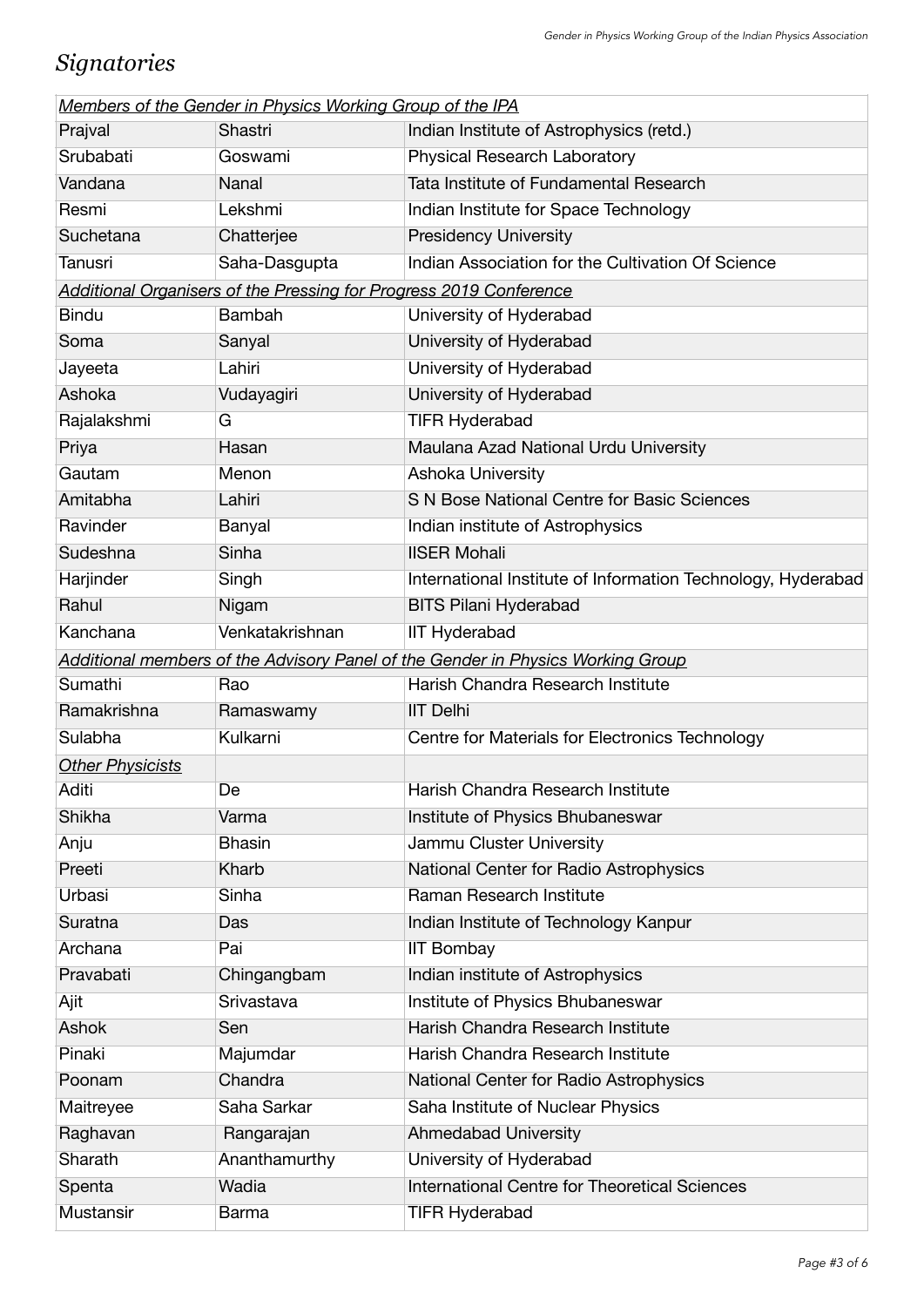| Sunil             | Mukhi           | <b>IISER, Pune</b>                                            |
|-------------------|-----------------|---------------------------------------------------------------|
| Madhurima         | Vinjanampaty    | Central University, Tamil Nadu                                |
| Mousumi           | Das             | Indian Institute of Astrophysics                              |
| Priyanka          | Maity           | <b>International Centre for Theoretical Sciences</b>          |
| Kshitija          | Kelkar          | Raman Research Institute                                      |
| Manoj             | Puravankara     | Tata Institute of Fundamental Research                        |
| Abhishodh         | Prakash         | International Centre for Theoretical Sciences                 |
| Bari Lang         | Mawlong         | University of Hyderabad                                       |
| Jayanthi          | Sundaresan      | Indian Institute for Space Technology                         |
| <b>Bhawna</b>     | Gomber          | University of Hyderabad                                       |
| Vijaykumar        | Krishnamurthy   | <b>International Centre for Theoretical Sciences</b>          |
| Ajith             | Parameswaran    | International Centre for Theoretical Sciences                 |
| Amit              | Apte            | International Centre for Theoretical Sciences                 |
| Aru               | Beri            | <b>IISER Mohali</b>                                           |
| Varsha            | Banerjee        | <b>IIT Delhi</b>                                              |
| Mukund            | Thattai         | National Centre for Biological Sciences                       |
| Rahul             | Siddharthan     | Institute for Mathematical Sciences                           |
| Arun              | ΚG              | Chennai Mathematical Institute                                |
| Arnab             | Bhattacharya    | Tata Institute of Fundamental Research                        |
| <b>Nissim</b>     | Kanekar         | National Center for Radio Astrophysics                        |
| Aniket            | Sule            | Homi Bhabha Centre for Science Education                      |
| Bhaswati          | Bhattacharyya   | National Center for Radio Astrophysics                        |
| Vani              | Chatterjee      | Indian Institute of Science                                   |
| Varun             | <b>Bhalerao</b> | <b>IIT Bombay</b>                                             |
| Raj               | Gandhi          | Harish Chandra Research Institute                             |
| Aninda            | Sinha           | Indian Institute of Science                                   |
| Sumati            | Surya           | Raman Research Institute                                      |
| Rajeev            | Pattathil       | Indian Institute of Technology Madras (adj.)                  |
| Ravishankar       | <b>BT</b>       | <b>U R Rao Satellite Centre</b>                               |
| Naveen            | Surendran       | Indian Institute for Space Technology                         |
| Dibyendu          | Nandi           | <b>IISER Kolkata</b>                                          |
| Uma               | Das             | <b>IIIT Kalyani</b>                                           |
| Saptarishi        | Chaudhuri       | Raman Research Institute                                      |
| Ruta              | Kale            | National Center for Radio Astrophysics                        |
| Sanjukta          | Roy             | Raman Research Institute                                      |
| Sunder            | Sahayanathan    | Bhabha Atomic Research Centre                                 |
| Atri              | Deshamukhya     | <b>Assam University Silchar</b>                               |
| Paul              | Rajaguru        | Indian Institute of Astrophysics                              |
| Sabyasachi        | Chatterjee      | Indian Institute of Astrophysics (retd.)                      |
| Andal             | Narayanan       | Raman Research Institute                                      |
| Venkata Saravanan | Kandasamy       | Central University, Tamil Nadu                                |
| Anuradha          | Misra           | Mumbai University                                             |
| Enakshi           | Bhattacharya    | <b>IIT Madras</b>                                             |
| Raghava           | Varma           | <b>IIT Bombay</b>                                             |
| Kuntala           | Bhattacharjee   | Indian Institute of Space Science & Technology/Institute of P |